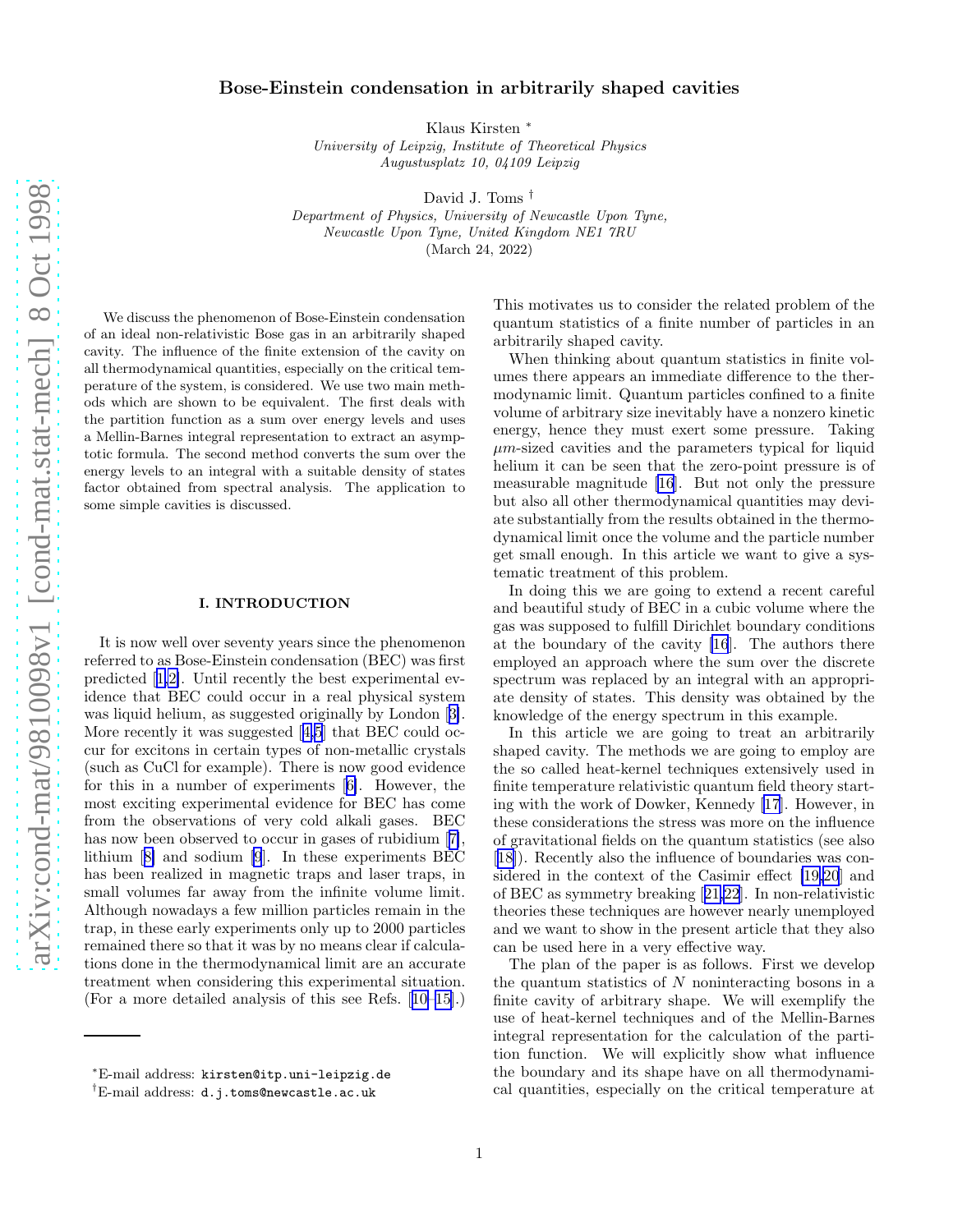<span id="page-1-0"></span>which BEC occurs. In Sec. III we describe an alternative approach where sums are converted into ordinary integrals with an appropriate density of states factor. We will show that the density of states is determined by the heat-kernel coefficients of the associated Schrödinger operator. The next section is devoted to the discussion of some specific examples like the rectangular box and the spherical cavity with various boundary conditions. In the final section we present a short summary of our main results.

# II. QUANTUM STATISTICS OF A FREE BOSE GAS IN A D-DIMENSIONAL FINITE CAVITY

Let us consider a system of  $N$  noninteracting bosons in a finite cavity  $M$  with boundary  $\partial M$  and with single particle state energies  $E<sub>N</sub>$  determined by the Schrödinger equation

$$
-\frac{\hbar^2}{2m}\Delta\phi_N(x) = E_N\phi_N(x); \qquad \phi_N|_{x \in \partial\mathcal{M}} = \dots, \tag{2.1}
$$

where we do not need to fix here the boundary conditions imposed on the field because our treatment will be quite general.

In the grand canonical approach, the partition sum then reads

$$
q = -\sum_{N} \ln\left(1 - z e^{-\beta E_N}\right),\tag{2.2}
$$

with the fugacity  $z = \exp(\beta \mu)$ ,  $\mu$  being the chemical potential and  $\beta = 1/(kT)$ . In the discussion of BEC the ground state always plays a special role and for that reason we write

$$
q = q_0 - \sum_{N} \ln(1 - z e^{-\beta E_N}).
$$
 (2.3)

Here the prime indicates that the ground state is to be omitted and  $q_0$  is the contribution of the ground state with energy  $E_0$  and degeneracy  $d_0$ ,

$$
q_0 = -d_0 \ln \left( 1 - z e^{-\beta E_0} \right). \tag{2.4}
$$

For the calculation of the partition sum, equation (2.3), we will first expand the logarithm to obtain

$$
q = q_0 + \sum_{n=1}^{\infty} \sum_{N} \frac{1}{n} e^{-\beta n (E_n - \mu)}.
$$
 (2.5)

For the evaluation of this kind of expressions it is very effective to make use of the Mellin-Barnes type integral representations,

$$
e^{-v} = \frac{1}{2\pi i} \int_{c-i\infty}^{c+i\infty} d\alpha \, \Gamma(\alpha) v^{-\alpha},\tag{2.6}
$$

valid for  $\Re v > 0$  and  $c \in \mathbb{R}$ ,  $c > 0$ . Equation (2.6) is easily proven by closing the contour to the left obtaining immediately the power series expansion of  $\exp(-v)$ . Using (2.6) in (2.5) we find (defining  $\mu_c = E_0$ )

$$
q = q_0 + \sum_{n=1}^{\infty} \frac{1}{n} e^{-n\beta(\mu_c - \mu)} \sum_N' e^{-n\beta(E_N - E_0)}
$$
  
=  $q_0 + \sum_{n=1}^{\infty} \frac{1}{n} e^{-n\beta(\mu_c - \mu)}$   
 $\times \sum_N' \frac{1}{2\pi i} \int_{c-i\infty}^{c+i\infty} d\alpha \Gamma(\alpha) (\beta n)^{-\alpha} (E_N - E_0)^{-\alpha}.$  (2.7)

At this stage we would like to interchange the summations over  $N$  and  $n$  and the integration in order to arrive at an expression containing the zeta function associated with the Schrödinger equation  $(2.1)$ ,

$$
\zeta(s) = \sum_{N}^{\prime} (E_N - \mu_c)^{-s} . \tag{2.8}
$$

General zeta function theory tells us that the rightmost poleof  $\zeta(s)$  is located at  $s = d/2$ , see for example [[23\]](#page-9-0), followed by poles at  $s = (d-1)/2, \ldots, 1/2; -(2l+1)/2,$  $l \in \mathbb{N}_0$ . In general the rightmost pole appears at  $s = d/m$ where  $d$  is the dimension of space and  $m$  is the order of the elliptic differential operator, here two. Furthermore we need the polylogarithm,

$$
Li_n(x) = \sum_{l=1}^{\infty} \frac{x^l}{l^n},
$$
\n(2.9)

basic properties of which may be found in[[24,25\]](#page-9-0). As we will see in the following, the treatment of arbitrary dimension d creates no additional complications. But it may not only be of academic interest. In this context we mention the analogies between bosons in a twodimensional box and bosons in a one-dimensional harmonic oscillator potential analysed in Ref.[[26\]](#page-9-0). Similar analogies between higher dimensional cavities and external potentials in dimensions  $d = 1, 2, 3$  remain to be explored.

Due to the above remarks, in order that the summation and integration might be interchanged we have to impose that  $\Re c > d/2$  to obtain

$$
q = q_0 + \frac{1}{2\pi i} \int_{c-i\infty}^{c+i\infty} d\alpha \, \Gamma(\alpha) \beta^{-\alpha}
$$

$$
\times Li_{1+\alpha} \left( e^{-\beta(\mu_c - \mu)} \right) \zeta(\alpha). \tag{2.10}
$$

This is a very suitable starting point for the analysis of certain properties of the partition function  $q$ . Closing the contour to the right corresponds to the large- $\beta$  expansion: closing it to the left to the small- $\beta$  expansion. (The relevant dimensionless expansion parameter will be made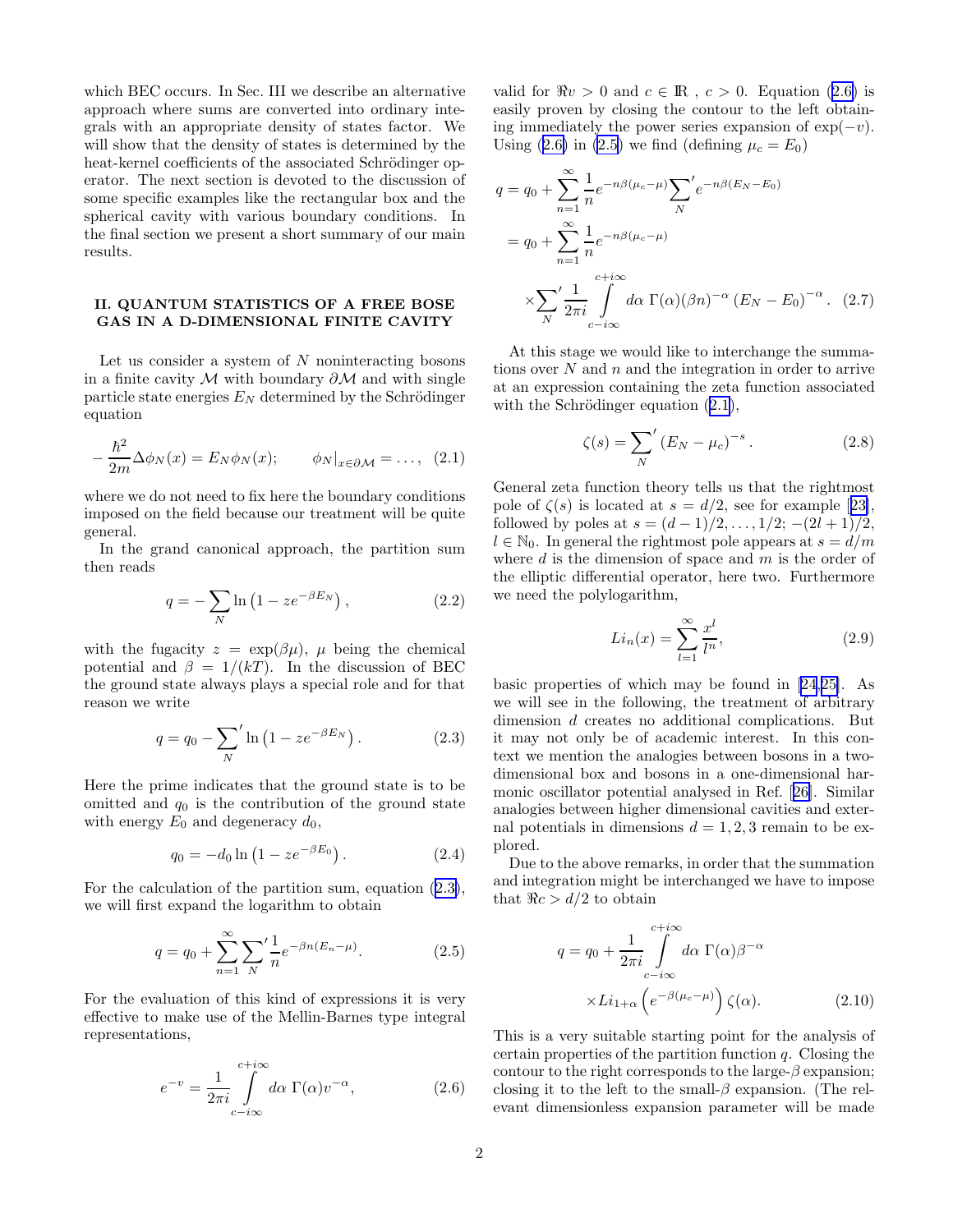<span id="page-2-0"></span>clear later). To the right of the contour the integrand in [\(2.10](#page-1-0)) has no poles, which means that the large- $\beta$  behaviour contains no inverse power in  $\beta$ . One might show however, that the contribution from the contour itself is not vanishing at infinity leading to exponentially damped contributions for  $\beta \to \infty$ , the well known behaviour of partition sums at low temperature.

However, the relevant range for the analysis of BEC is the small- $\beta$  range. (As we will see we are going to obtain a reliable expansion if the de Broglie wavelength is small compared with the typical extensions of the cavity. For  $\mu$ m-sized cavities this will be true near the transition temperature.) Thus we close the contour to the left and pick up only the leading two terms at  $\alpha = d/2$  and (for  $d > 1$ )  $\alpha = (d - 1)/2$ . We find

$$
q = q_0 + \Gamma(d/2)\beta^{-d/2} Li_{(d+2)/2} \left(e^{-\beta(\mu_c - \mu)}\right) \text{Res } \zeta(d/2)
$$

$$
+ \Gamma\left(\frac{d-1}{2}\right)\beta^{-(d-1)/2} Li_{(d+1)/2} \left(e^{-\beta(\mu_c - \mu)}\right)
$$

$$
\times \text{Res } \zeta((d-1)/2) + \dots, \tag{2.11}
$$

with the residues of  $\zeta(s)$  denoted by Res  $\zeta$ . The case  $d = 1$  is special in that  $\zeta(s)$  has no pole at  $s = (d 1/2 = 0$ . For that dimension the subleading contribution contains  $\zeta'(0)$  of which, as a rule, no detailed information is available. So later, for  $d = 1$ , we will consider only the leading contribution coming from Res  $\zeta(1/2)$  and which is correctly given above.

In order to obtain a reliable approximation (in any dimension) at the critical temperature where BEC occurs we are thus left with the task of determining the leading poles of the zeta function associated with the Schrödinger equation. Concerning this determination there are deep connections between the zeta function of an operator and its heat-kernel defined as[[27\]](#page-9-0)

$$
K(t) = \sum_{N}^{\prime} e^{-t(E_N - \mu_c)}.
$$
\n(2.12)

The small- $t$  behaviour of  $(2.12)$  is of special relevance here,

$$
K(t) \sim \frac{1}{(4\pi t)^{d/2}} \sum_{l=0,1/2,1,\dots}^{\infty} a_l t^l,
$$
 (2.13)

where for a generally curved spacetime in the meantime the first 6 coefficients are known for an arbitrarily shaped smooth cavity [\[28](#page-9-0)] and for an arbitrary second order elliptic operator with leading symbol the metric of the spacetime. We will need here only the first two coefficients which for the Schrödinger operator at hand read

$$
a_0 = \left(\frac{2m}{\hbar^2}\right)^{d/2} V; \tag{2.14}
$$

$$
a_{1/2} = \left(\frac{2m}{\hbar^2}\right)^{(d-1)/2} \frac{\sqrt{\pi}}{2} (\partial V) b, \tag{2.15}
$$

with V the volume of the cavity,  $\partial V$  the area of its boundary, and b being a parameter depending on the boundary conditions,

$$
b = \begin{cases} -1 & \text{for Dirichlet boundary conditions} \\ 1 & \text{for Neumann boundary conditions.} \end{cases} \tag{2.16}
$$

Although to the authors knowledge Neumann boundary conditions do not occur in physical applications of nonrelativistic theories considered here, we include them for mathematical completeness and because they do not lead to any extra difficulty in calculation. The relevance of Neumann boundary conditions in physics stems from the treatment of the electromagnetic field in the presence of ideal conducting plates, or the bag model in QCD.

As is easily seen, the residues of  $\zeta(s)$ , equation [\(2.8](#page-1-0)) might be expressed through the heat-kernel coefficients in equation (2.13). Using the integral representation for the Γ-function we write

$$
\zeta(s) = \frac{1}{\Gamma(s)} \sum_{N} \int_{0}^{\infty} dt \ t^{s-1} e^{-(E_{N} - \mu_{c})}.
$$
 (2.17)

Then we split the integral into  $t \in [0,1]$  and  $t \in [1,\infty)$ . For the first interval we use the asymptotic expansion (2.13), the contribution from the second interval is analytic in s since the pole terms come from the  $t \to 0$ behaviour of the integrand. Thus we find

$$
\zeta(s) = \frac{1}{(4\pi)^{d/2}} \frac{1}{\Gamma(s)} \sum_{l=0,1/2,1,...}^{\infty} a_l \int_0^1 dt \ t^{s-1-d/2+l}
$$
  
+ finite pieces  

$$
= \frac{1}{(4\pi)^{d/2}} \frac{1}{\Gamma(s)} \sum_{l=0,1/2,1,...}^{\infty} \frac{a_l}{s+l-d/2}
$$

$$
+ \text{finite pieces} \qquad (2.18)
$$

and read off

Res 
$$
\zeta(d/2) = \frac{a_0}{(4\pi)^{d/2}\Gamma(d/2)}
$$
; (2.19)

Res 
$$
\zeta((d-1)/2) = \frac{a_{1/2}}{(4\pi)^{d/2}\Gamma((d-1)/2)}
$$
. (2.20)

Additional poles are located to the left of the above ones. The associated residues will depend on the details of the boundary of the cavity like its extrinsic curvature form. Having however nowadays experimental situations in mind, these are probably negligible and so we are not going to present more than the subleading order in our results. In doing this, results will be very comprehensible, but let us stress that higher orders could be included easily.

Using equations  $(2.19, 2.20, 2.14, 2.15)$  in the result (2.11) for the partition sum, we find to the two leading orders (as mentioned, for  $d = 1$ , now and in the following, only the leading piece is correct and will be considered)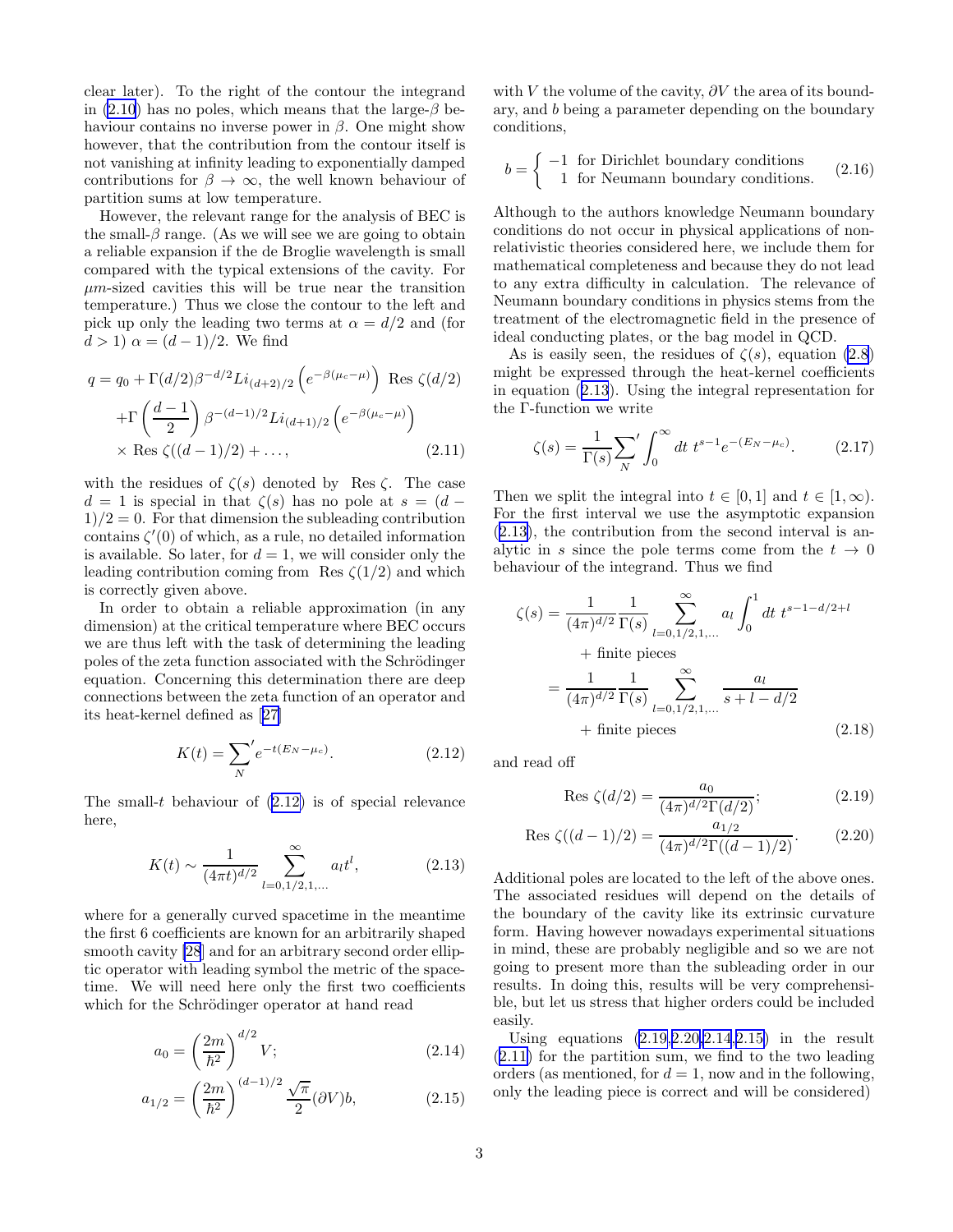<span id="page-3-0"></span>
$$
q = q_0 + Li_{(d+2)/2} \left( e^{-\beta(\mu_c - \mu)} \right) \frac{V}{\lambda_T^d}
$$
  
+  $\frac{b}{4} \frac{\partial V}{\lambda_T^{d-1}} Li_{(d+1)/2} \left( e^{-\beta(\mu_c - \mu)} \right) + ...,$  (2.21)

with the de Broglie wavelength

$$
\lambda_T = \frac{h}{\sqrt{2\pi mkT}}.\tag{2.22}
$$

Here it is clearly seen, that the expansion parameter is given by (typical extension of the cavity)/ $\lambda_T$ . Our results are accurate for large values of the expansion parameter; this is, the expansion obtained is an expansion about the thermodynamic limit, which is the relevant one for considering BEC. It is useful to introduce the dimensionless expansion parameter

$$
\xi = \frac{L}{\lambda_T} \tag{2.23}
$$

with the definitions  $V = L^d$  and  $\partial V = \kappa L^{d-1}$ . The dimensionless parameter  $\kappa$  contains information related to the shape of the boundary. Then eq. (2.21) reads

$$
q = q_0 + Li_{(d+2)/2} \left( e^{-\beta(\mu_c - \mu)} \right) \xi^d
$$

$$
+ \frac{\kappa b}{4} Li_{(d+1)/2} \left( e^{-\beta(\mu_c - \mu)} \right) \xi^{d-1} + \dots \qquad (2.24)
$$

At sufficiently low temperatures, where the ground state population is large, the approximation  $\mu \simeq \mu_c = E_0$ holds. Then using  $Li_n(1) = \zeta_R(n), n > 1$ , eq. (2.21) simplifies to

$$
q = q_0 + \zeta_R((d+2)/2)\frac{V}{\lambda_T^d}
$$
  
+  $\frac{b}{4}\zeta_R((d+1)/2)\frac{\partial V}{\lambda_T^{d-1}} + ...,$  (2.25)

which is a very good approximation at some range below the critical temperature.

Let us now continue with the particle number,

$$
N = \beta^{-1} \left(\frac{\partial q}{\partial \mu}\right) \Big|_{T,V} . \tag{2.26}
$$

Here one has

$$
N = N_0 + \sum_{N}^{\prime} \frac{e^{-\beta(E_N - \mu_c)}}{1 - e^{-\beta(E_N - \mu_c)}},
$$
\n(2.27)

with the ground state occupation number

$$
N_0 = \frac{d_0}{e^{\beta(\mu_c - \mu)} - 1}.
$$
\n(2.28)

(Recall that  $\mu_c = E_0$ .) The high temperature expansion of  $N$  is easily obtained by noting

$$
\frac{\partial Li_n(x)}{\partial x} = \frac{1}{x} Li_{n-1}(x).
$$
 (2.29)

It reads

$$
N = N_0 + Li_{d/2} \left( e^{-\beta(\mu_c - \mu)} \right) \xi^d + \frac{\kappa b}{4} Li_{(d-1)/2} \left( e^{-\beta(\mu_c - \mu)} \right) \xi^{d-1} + \dots \qquad (2.30)
$$

The critical temperature  $T_c$  (in the absence of a phase transition) can be defined as the temperature at which the number of particles in the ground state begins to become large. We will set  $N = fN_0$  with f representing the fraction of particles in the ground state. If we assume  $N_0 \gg 1$ , then for temperatures close to  $T_c$  we expect  $\mu \simeq \mu_c$ . (See Eq. (2.28).) The behaviour of the polylogarithms in (2.30) depends on the dimension d. For  $d > 3$  all of the terms in (2.30) are finite as  $\mu \rightarrow \mu_c$ , and we can approximate (2.30) by

$$
N \simeq \zeta_R(d/2)\xi_c^d
$$
  
 
$$
+\frac{\kappa b}{4}\zeta_R((d-1)/2)\xi_c^{d-1} + \dots \t . \t (2.31)
$$

The critical temperature is defined via  $\xi_c$  obtained by taking  $T = T_c$  in (2.23). This assumes  $f \ll 1$ . Defining

$$
\xi_0^d = \frac{N}{\zeta_R(d/2)},\tag{2.32}
$$

which gives the critical temperature in the bulk (or thermodynamic) limit,

$$
T_0 = \frac{h^2}{2\pi mk} \left(\frac{N}{V\zeta_R(d/2)}\right)^{2/d}.
$$
 (2.33)

and assuming that  $\xi_c = \xi_0(1+\gamma)$ , with  $\gamma \ll 1$ , to leading order we can approximate (we use the temperature here)

$$
T_c = T_0 \left( 1 - \frac{\kappa b}{2d} \frac{\zeta_R((d-1)/2)}{\zeta_R^{(d-1)/d}(d/2)} \frac{1}{N^{1/d}} + \dots \right). \tag{2.34}
$$

It is seen, that depending on the boundary conditions imposed, the critical temperature can increase or decrease. The magnitude of the correction behaves like  $N^{-1/d}$  and is typically not negligible. It is seen explicitly that the corrections are going to vanish for  $N \to \infty$ .

Let us now consider the lower dimensional cases and we start with  $d = 3$ . Then we need

$$
Li_1\left(e^{-\beta(\mu_c-\mu)}\right) = -\ln(1 - \left(e^{-\beta(\mu_c-\mu)}\right)).\tag{2.35}
$$

Near  $\mu \simeq \mu_c$  we use eq. (2.28) to approximate

$$
\beta(\mu_c - \mu) = \ln\left(1 + \frac{1}{N_0}\right) \simeq \frac{1}{N_0}.
$$
\n(2.36)

Then in 3 dimensions the analogue of eq. (2.31) reads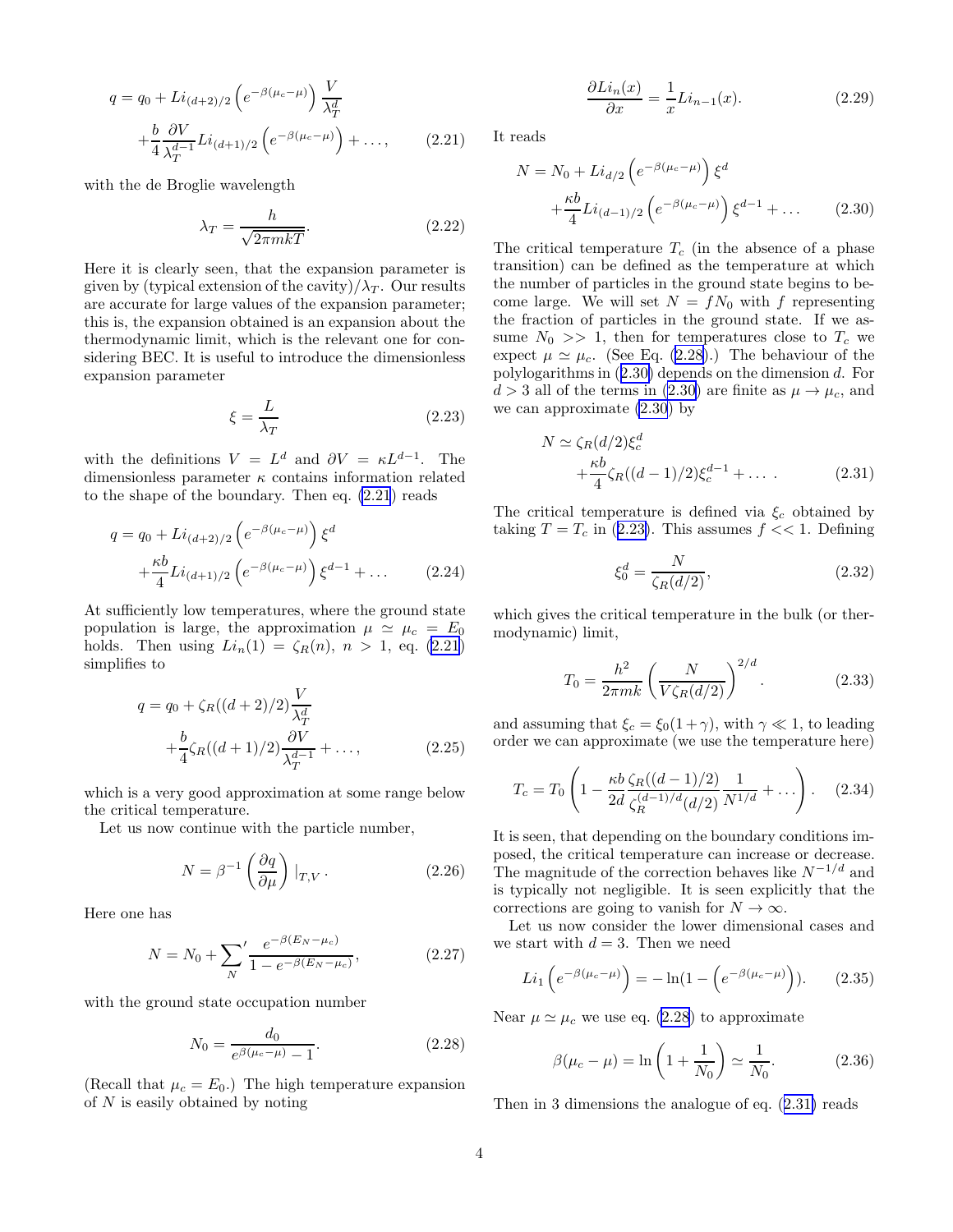<span id="page-4-0"></span>
$$
N(1 - f) \simeq \zeta_R(3/2)\xi^3 + \frac{\kappa b}{4}\ln(fN)\xi^2 + \dots \qquad (2.37)
$$

Here it is not possible to put  $f = 0$  in order to define a critical temperature, since in order to obtain (2.37) we have assumed  $N_0 >> 1$ . (See Eq. [\(2.36](#page-3-0)).) This roughly reflects the fact that in 3 dimensions (as well as in 1 and 2 as seen below) the number of excited states is lower than in higher dimensions, and as a result, in the temperature range considered, particles have to reside in the ground state in order that the thermodynamic equation for N is fulfilled. However given  $f \neq 0$  and N, this might be solved for the temperature,

$$
T = T_0 \left\{ 1 - \frac{2}{3} (f + \alpha) \right\}
$$
 (2.38)

with

$$
T_0 = \frac{h^2}{2\pi mk} \left(\frac{N}{\zeta_R(3/2)V}\right)^{2/3}
$$
 (2.39)

and

$$
\alpha = \frac{\kappa b \ln(fN)}{4\zeta_R^{2/3} (3/2)N^{1/3}},\tag{2.40}
$$

validnear  $\mu \simeq \mu_c$ . This parallels completely eq. ([2.34\)](#page-3-0). Defining the critical temperature  $T_c$  as the temperature where a given fraction  $f$  of the number of particles  $N$ is in the ground state, eq. (2.38) can easily be used to determine  $T_c$ . This equation also shows that in the thermodynamic limit,  $f$  may be put to zero and  $T_0$  is a "real" critical temperature. This reflects the fact that in threedimensional unbounded space the ideal Bose gas exhibits Bose-Einstein condensation in the sense of a phase transition.

We proceed with  $d = 2$  and need in addition

$$
Li_{1/2}\left(e^{-\beta(\mu_c-\mu)}\right) \simeq \sqrt{\frac{\pi}{\beta(\mu_c-\mu)}} + \dots \qquad (2.41)
$$

valid for  $\mu \simeq \mu_c$ . Using the same approximation as before,  $\beta(\mu_c - \mu) \simeq 1/N_0$ , this results in

$$
N(1 - f) = \xi^2 \ln(fN) + \frac{\kappa b \sqrt{\pi}}{4} \xi \sqrt{fN} + \dots
$$
 (2.42)

Solving to leading order for  $\xi$  given  $f \simeq 0$  we find

$$
\xi_c = \sqrt{\frac{N}{\ln(fN)}}\tag{2.43}
$$

or in the temperature

$$
T_c = \frac{h^2}{2\pi km} \frac{N}{\ln(fN)V}.
$$
\n(2.44)

Finally in  $d = 1$  considering only the leading contribution results in

$$
\xi_c = \sqrt{\frac{N}{\pi f}}\tag{2.45}
$$

with

$$
T_c = \frac{h^2}{2\pi km} \frac{N}{\pi fV}.
$$
\n(2.46)

In dimensions  $d = 1$  and  $d = 2$  it is clearly seen that we cannot put  $f = 0$ . This reflects the fact that even in the thermodynamic limit Bose-Einstein condensation (as a phase transition) is not possible.

Another interesting quantity of the system is its internal energy defined by

$$
U = \left\{ -\frac{\partial}{\partial \beta} + \frac{\mu}{\beta} \frac{\partial}{\partial \mu} \right\} q.
$$
 (2.47)

Of course the energy of the system is the sum of the single particle energies  $E<sub>N</sub>$  multiplied by the occupation number,

$$
U = U_0 + \sum_{N} 'E_N \frac{e^{-\beta(E_N - \mu_c)}}{1 - e^{-\beta(E_N - \mu_c)}}.
$$
 (2.48)

Here  $U_0$  is the zero-point energy,

$$
U_0 = \frac{d_0 E_0}{e^{\beta(E_0 - \mu)} - 1}.
$$
\n(2.49)

To the approximation considered, U is most easily found byusing  $(2.11)$  and  $(2.29)$  $(2.29)$ . As an immediate result we have

$$
U = -\frac{\partial q}{\partial \beta} + \mu N
$$
  
=  $U_0 + \frac{d}{2} \beta^{-1} Li_{(d+2)/2} \left( e^{-\beta(\mu_c - \mu)} \right) \xi^d$   
+  $\frac{\kappa b}{8} (d-1) \beta^{-1} Li_{(d+1)/2} \left( e^{-\beta(\mu_c - \mu)} \right) \xi^{d-1}$   
+  $E_0 Li_{d/2} \left( e^{-\beta(\mu_c - \mu)} \right) \xi^d$  (2.50)  
+  $E_0 \frac{\kappa b}{4} Li_{(d-1)/2} \left( e^{-\beta(\mu_c - \mu)} \right) \xi^{d-1} + ...$ 

With the already presented expansions around  $\mu \simeq \mu_c$ the behaviour near the phase transition is easily displayed.

Finally we are left with considering the specific heat,

$$
C = \left(\frac{\partial U}{\partial T}\right)_{N,V}.\tag{2.51}
$$

The slightly more difficult point here is, that N has to be considered as fixed and so  $\mu$  has to be considered as a function of N and β. We will need  $(\partial/\partial \beta)(\beta \mu)$ , which is found by differentiating equation  $(2.27)$  given that N is fixed,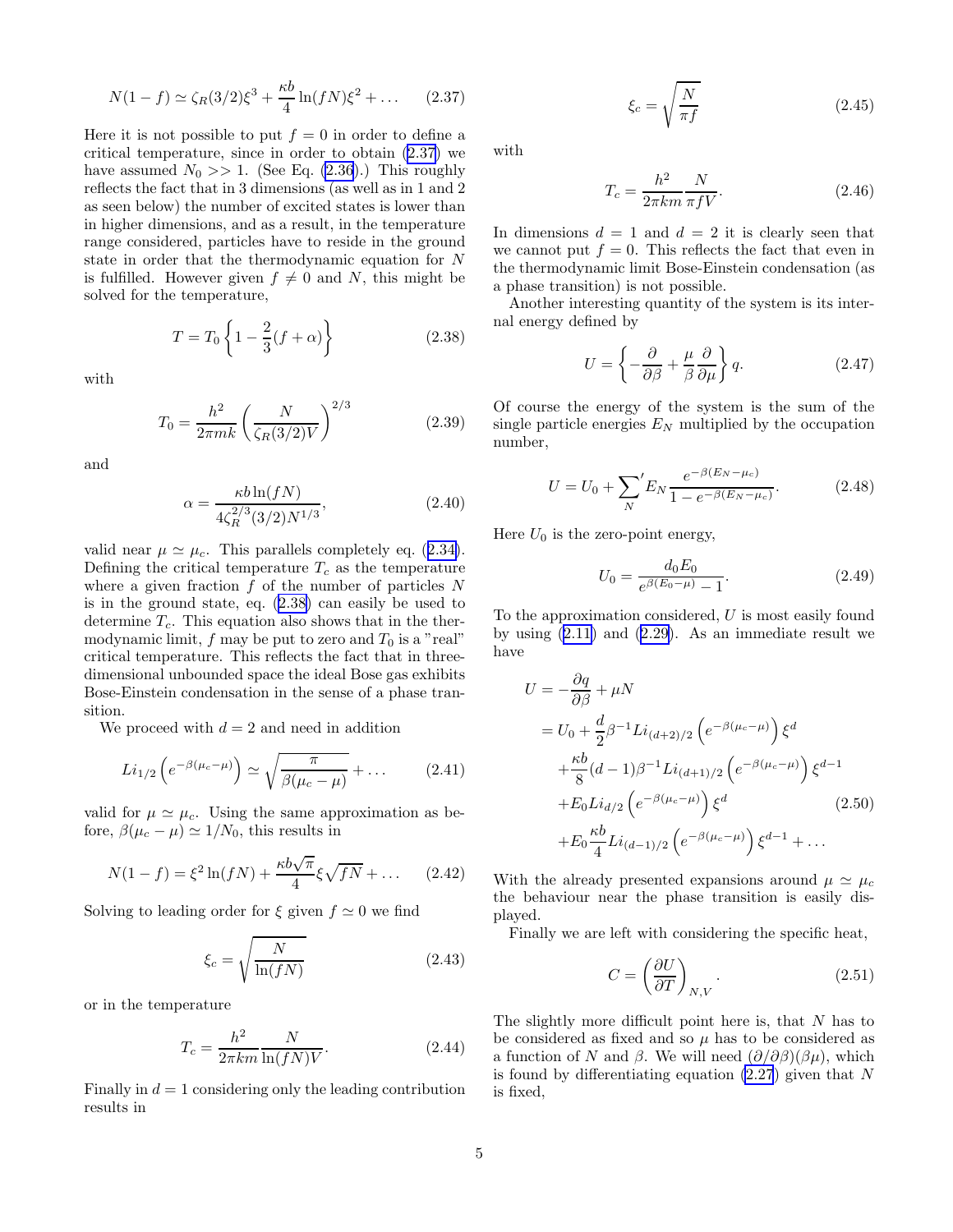$$
\left. \frac{\partial N}{\partial \beta} \right|_{N,V} = 0. \tag{2.52}
$$

Using eq. [\(2.30](#page-3-0)) to the leading order, condition (2.52) yields

$$
\frac{\partial}{\partial \beta} \left[ \beta (E_0 - \mu) \right] =
$$
\n
$$
- \frac{(d/2)\beta^{-1} Li_{d/2} \left( e^{-\beta(\mu_c - \mu)} \right) \xi^d}{d_0 \frac{(e^{-\beta(\mu_c - \mu)})^2}{(1 - (e^{-\beta(\mu_c - \mu)}))^2} + Li_{d/2 - 1} \left( e^{-\beta(\mu_c - \mu)} \right) \xi^d}.
$$
\n(2.53)

It is seen, that in the approximation  $\mu = \mu_c$  one finds the above equation to yield zero as it should. Neglecting pieces coming from eq. (2.53) (one can show that this is justifiedfor  $d < 7$ ) we only have to use  $(2.50)$  $(2.50)$  to find

$$
\frac{C}{k} = \frac{d}{2} \left( 1 + \frac{d}{2} \right) Li_{(d+2)/2} \left( e^{-\beta(\mu_c - \mu)} \right) \xi^d
$$

$$
+ \frac{\kappa b}{8} \left( \frac{d^2 - 1}{2} \right) Li_{(d+1)/2} \left( e^{-\beta(\mu_c - \mu)} \right) \xi^{d-1}
$$

$$
+ \dots \tag{2.54}
$$

showing once more the decrease or increase in the specific heat depending on the boundary conditions. Using previous formulas, expansions for  $\mu \simeq \mu_c$  and for specific dimensions are easily found.

A slightly different treatment, which we do not pursue in this paper, could also be used. This uses the effective fugacity (for the anisotropic harmonic oscillator see [\[14\]](#page-9-0))

$$
z_{eff} = z e^{-\beta E_1} \tag{2.55}
$$

where  $E_1$  is the first excited level with degeneracy  $d_1$ . Whereas in the calculations presented above only the ground state has been treated separately. We can now separate the ground state and the first excited level to find

$$
q = q_0 + d_1 Li_1(z_{eff}) + Li_{(d+2)/2}(z_{eff}) \frac{V}{\lambda_T^d}
$$

$$
+ \frac{b}{4} \frac{\partial V}{\lambda_T^{d-1}} Li_{(d+1)/2}(z_{eff}) + \dots
$$

This expansion is a very good approximation even below the critical temperature (for the harmonic oscillator see [[14\]](#page-9-0)). All thermodynamical properties are obtained in the same manner as before.

### III. DENSITY OF STATES METHOD

An alternative approach to the use of the Mellin-Barnes contour integral representation is to try to convert the sums for the thermodynamic quantities directly into ordinary integrals with an appropriate density of states factor. This has been widely used in a variety of problems in statistical mechanics. ( See Ref.[[29\]](#page-9-0) for example.) Recently Grossmann and Holthaus[[10,11\]](#page-9-0) have used such a density of states method to study the statistical mechanics of particles in a harmonic oscillator potential trap, and in a 3-dimensional cubic box [\[16](#page-9-0)] with Dirichlet boundary conditions. The harmonic oscillator trap is characterized by a density of states

$$
\rho(E) = \frac{E^2}{2\Omega^3} + \gamma \frac{E}{\Omega^2} ,\qquad (3.1)
$$

where  $\Omega = (\omega_1 \omega_2 \omega_3)^{1/3}$  is the geometric mean of the anisotropic harmonic oscillator frequencies. In Ref. [\[30](#page-9-0)] we showed how it is possible to evaluate  $\gamma$  analytically, and obtain additional corrections to (3.1). (See also [[14\]](#page-9-0).) The purpose of the present section is to discuss the method in greater detail in a more general setting, and to show how results equivalent to those of the previous section may be obtained with the density of states method. The basic idea behind the method can be found in Ref. [\[31](#page-9-0)] with a number of examples illustrated.

Suppose that we have a self-adjoint differential operator  $\Delta$  which possesses a set of eigenvalues  $\{\lambda_N\}$  which are all positive. Here  $N$  represents a multi-index which labels the eigenvalues. For the case of statistical mechanics in a cavity,  $\Delta$  can be taken to be the Hamiltonian with  $\lambda_N$ the energy levels  $E_N$ . The eigenvalues depend on the details of the cavity and boundary conditions imposed, but the method we describe can be used regardless of such details. Let  $\mathcal{N}(\lambda)$  be the number of modes for the boundary value problem in the cavity for which the eigenvalues  $\lambda_N \leq \lambda$ . We can write

$$
\mathcal{N}(\lambda) = \sum_{N} \theta(\lambda - \lambda_{N})
$$
\n(3.2)

where  $\theta(x)$  is the Heaviside distribution (or step function) defined by

$$
\theta(x) = \begin{cases} 1, & x > 0 \\ 0, & x < 0 \\ \frac{1}{2}, & x = 0 \end{cases}
$$
 (3.3)

This gives the result

$$
\mathcal{N}(\lambda) = \sum_{\lambda_N < \lambda} 1 + \sum_{\lambda_N = \lambda} \frac{1}{2},\tag{3.4}
$$

as used by Baltes and Hilf[[31\]](#page-9-0).

The aim now is to treat the eigenvalues as a continuous distribution rather than a discrete set by introducing the eigenvalue (or spectral) density  $\rho(\lambda)$ . We define

$$
\rho(\lambda)d\lambda = \mathcal{N}(\lambda + d\lambda) - \mathcal{N}(\lambda) \tag{3.5}
$$

$$
\simeq \frac{d\mathcal{N}(\lambda)}{d\lambda} d\lambda \tag{3.6}
$$

Use of (3.2) for  $\mathcal{N}(\lambda)$ , along with the distributional identity  $\theta'(x) = \delta(x)$  gives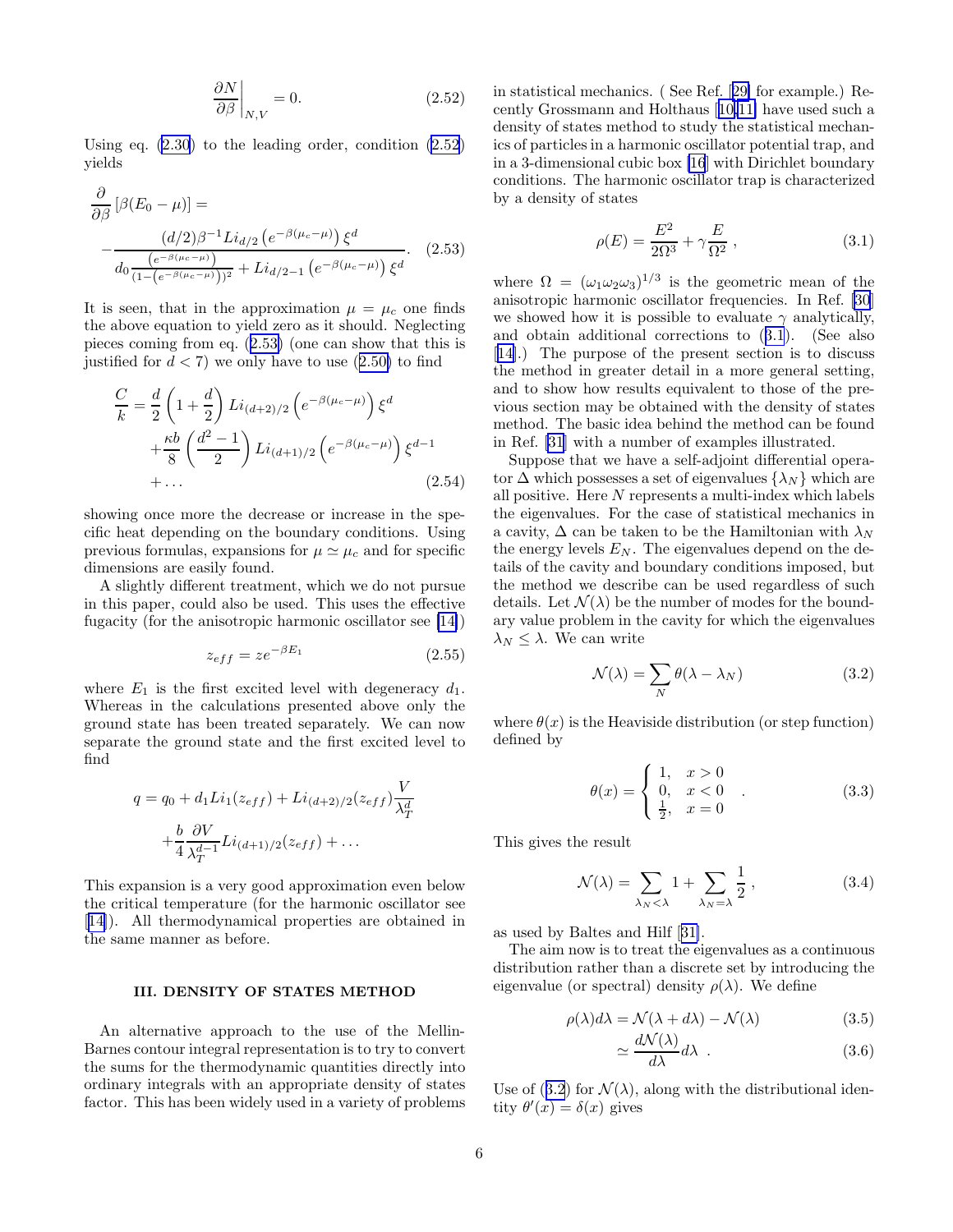$$
\rho(\lambda) = \sum_{N} \delta(\lambda - \lambda_N) . \tag{3.7}
$$

<span id="page-6-0"></span>If we use the familiar exponential representation for the Dirac delta distribution, then

$$
\rho(\lambda) = \sum_{N} \frac{1}{2\pi} \int_{-\infty}^{\infty} dk \, e^{ik(\lambda - \lambda_N)} \n= \sum_{N} \frac{1}{2\pi i} \int_{-i\infty}^{i\infty} dt \, e^{i(\lambda - \lambda_N)} .
$$
\n(3.8)

We may now translate the integration contour in (3.8) to the right by an amount c where  $c \in \mathbb{R}$  with  $c > 0$ , and assume that we are permitted to interchange the order of the summation and integration. This results in

$$
\rho(\lambda) = \frac{1}{2\pi i} \int_{c-i\infty}^{c+i\infty} dt \, e^{t\lambda} K(t) \,, \tag{3.9}
$$

where

$$
K(t) = \sum_{N} e^{-t\lambda_N} . \qquad (3.10)
$$

Eq. (3.9) shows that  $\rho(\lambda)$  is the inverse Laplace transform of  $K(t)$ . Inversion of (3.9) results in

$$
K(t) = \int_0^\infty d\lambda \, e^{-t\lambda} \rho(\lambda) \,. \tag{3.11}
$$

Another way of arriving at (3.9) is to note that (3.11) follows directly from (3.7) and (3.10), establishing that  $\rho(\lambda)$  is the Laplace transform of  $K(t)$ . The inversion formula for Laplace transforms gives (3.9) immediately without the intermediate steps in (3.8).

The point of  $(3.9)$  and  $(3.11)$  is that given  $K(t)$  as defined in (3.10) we can evaluate the density of states in a straightforward way. In certain simple cases, such as the harmonic oscillator potential, where the eigenvalues can be written down explicitly, it is possible to perform the sum in  $(3.10)$  and evaluate  $K(t)$  in closed form. (See Ref. [\[30](#page-9-0)] for a case of this.) In the generic case, where the eigenvalues are not known explicitly, we can still obtain a result for the density of states by using the known asymptotic expansion for  $K(t)$  as  $t \to 0$  [\[27](#page-9-0)].

Assume that as  $t \to 0$  we have the generic expansion

$$
K(t) \simeq \sum_{i=1}^{k} c_i t^{-r_i} + \mathcal{O}(t^{-r_{k+1}})
$$
 (3.12)

for some coefficients  $c_i$  and powers  $r_i$  with  $r_1 > r_2 >$  $\cdots > r_k$ . The simplest way to evaluate  $\rho(\lambda)$  is to use (3.11) and the relation

$$
t^{-z} = \frac{1}{\Gamma(z)} \int_0^\infty d\lambda \,\lambda^{z-1} e^{-t\lambda} \tag{3.13}
$$

which is valid for  $\Re z > 0$ . It is now easy to see that

$$
\rho(\lambda) \simeq \sum_{i=1}^{k} \frac{c_i}{\Gamma(r_i)} \lambda^{r_i - 1} . \tag{3.14}
$$

Integrating this result with respect to  $\lambda$  results in

$$
\mathcal{N}(\lambda) \simeq \sum_{i=1}^{k} \frac{c_i}{\Gamma(r_i+1)} \lambda^{r_i} . \tag{3.15}
$$

Although the analysis we have presented makes no attempt at proper mathematical rigour, the main result in (3.14) of (3.15) is in agreement with a refinement of Karamata's theorem due to Brownell [\[32\]](#page-9-0). (A nice account is contained in Ref.[[31\]](#page-9-0).) It is important to emphasize that the result for  $\rho(\lambda)$  or  $\mathcal{N}(\lambda)$  refers really to the average number of eigenvalues. Generally the number will fluctuate around some average value. These fluctuations can be important in some contexts[[31,33\]](#page-9-0). Another point worth stressing is that our results have assumed that  $r_k$ in  $(3.12)$  is positive. The results  $(3.14)$  and  $(3.15)$  are actually true for all  $r_k$  if we define  $1/\Gamma(r_i) = 0$  when  $r_i = 0, -1, -2, \ldots$  The establishment of this result requires a more powerful approach than Laplace transforms [[32\]](#page-9-0).

The density of states (3.14) is determined by a knowledge of the coefficients  $c_i$  appearing in the asymptotic expansion of  $K(t)$ . These coefficients can be evaluated from a knowledge of the generalized ζ-function associated with the eigenvalues  $\lambda_N$  as discussed in the previous section. Defining

$$
\zeta(s) = \sum_{N} \lambda_N^{-s} \tag{3.16}
$$

the analysis in Sec. 2 is easily modified to show that  $\zeta(s)$ has a simple pole at  $s = r_i$  with residue

$$
\operatorname{Res}\zeta(s)|_{s=r_i} = \frac{c_i}{\Gamma(r_i)}\tag{3.17}
$$

for  $r_i \neq 0, -1, -2, \ldots;$  and

$$
\zeta(s = -r_i) = (-1)^{r_i} (-r_i)! c_i \tag{3.18}
$$

for  $r_i = 0, -1, -2, \ldots$  Therefore the coefficients  $c_i$  appearing in the density of states may also be found from a knowledge of the generalized  $\zeta$ -function. This provides a direct link between the density of states approach and the method described in Sec. 2.

We will conclude this section by showing how the density of states method may be used in the specific case of an ideal gas confined in a general cavity. The q-potential defined earlier was written as

$$
q = q_0 + q_{ex} \tag{3.19}
$$

where

$$
q_0 = -d_0 \ln \left( 1 - z e^{-\beta E_0} \right) \tag{3.20}
$$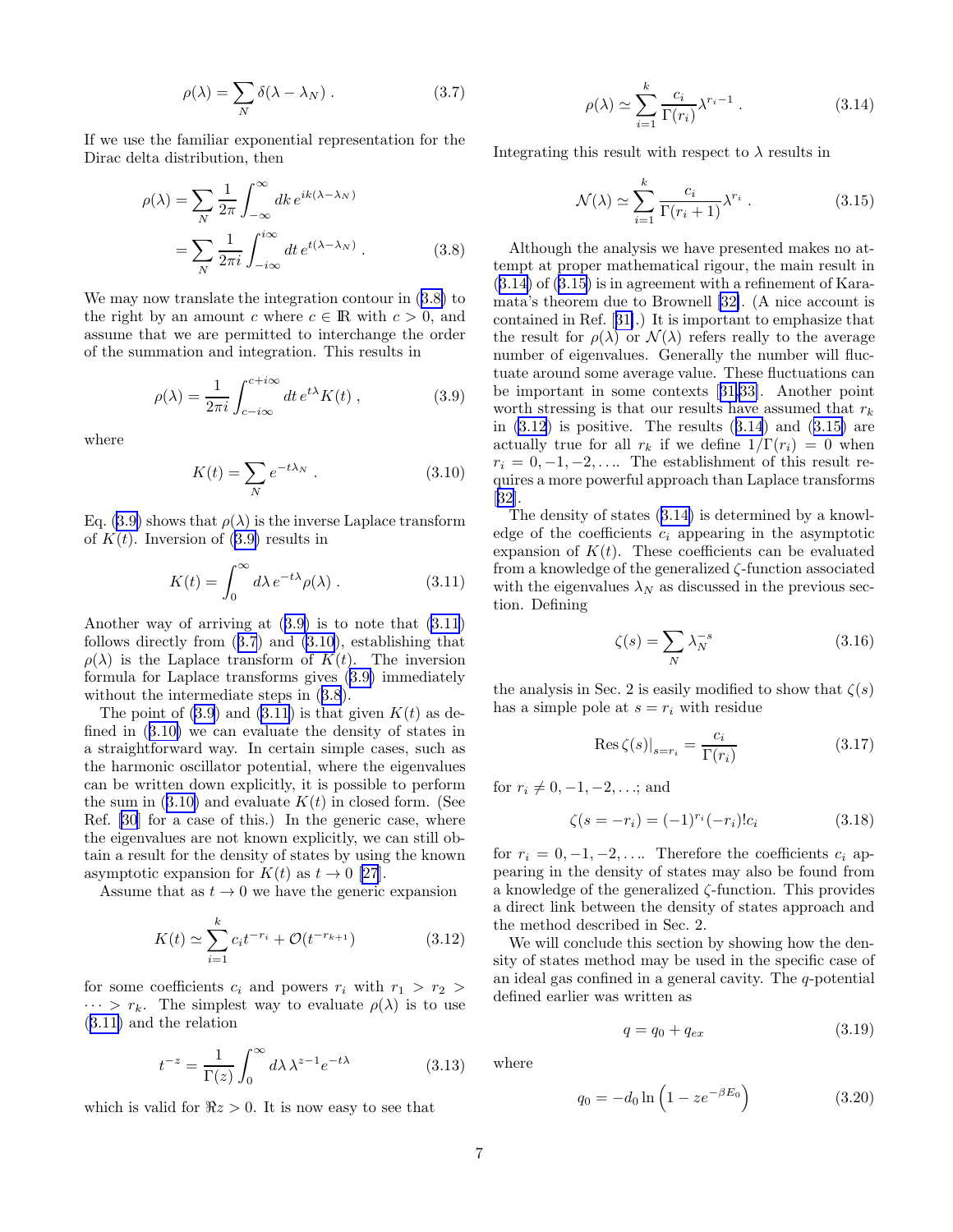was the ground state contribution, and

$$
q_{ex} = \sum_{n=1}^{\infty} \frac{e^{n\beta(\mu - \mu_c)}}{n} \sum_{N}^{\prime} e^{-n\beta(E_N - E_0)}
$$
(3.21)

represents the contribution from the excited states. The sum over energy levels in (3.21) can now be converted into an integral over a continuous energy variable by introducing a density of states factor. From([3.14\)](#page-6-0) and using the coefficients  $c_i$  found in Sec. 2 we have

$$
\rho(E) \simeq \frac{V\beta^{d/2} E^{d/2 - 1}}{\lambda_T^d \Gamma(d/2)} + \frac{b}{4} \frac{(\partial V)\beta^{(d-1)/2} E^{(d-3)/2}}{\lambda_T^{d-1} \Gamma((d-1)/2)} \tag{3.22}
$$

if we keep only the first order correction to the bulk expression as before. To this order we may approximate

$$
q_{ex} \simeq \sum_{n=1}^{\infty} \frac{e^{n\beta(\mu - \mu_c)}}{n} \int_{E_1 - E_0}^{\infty} dE \,\rho(E) e^{-n\beta E} \,. \tag{3.23}
$$

Replacing the lower limit in the integration with 0, we obtain

$$
q_{ex} \simeq \lambda_T^{-d} V L i_{(d+2)/2} \left( e^{-\beta(\mu_c - \mu)} \right) + \frac{b}{4} \lambda_T^{-(d-1)} (\partial V) L i_{(d+1)/2} \left( e^{-\beta(\mu_c - \mu)} \right)
$$
(3.24)

in agreement with our earlier method. The replacement of the lower limit on the integral with 0 assumes  $\beta E_0 \ll 1$  so that the temperature is well above the temperature associated with the ground state energy  $(i.e.$  $kT >> E_0$ .) If the energy gap  $E_1-E_0$  is of the same order of magnitude as the ground state energy, then  $\beta E_1 \ll 1$ as well. Results for the particle number and other thermodynamic quantities follow as before.

## IV. APPLICATION OF THE RESULTS TO SOME CAVITIES

This section will discuss some specific examples like the rectangular box and the spherical cavity with various boundary conditions. The rectangular box has been the subject of considerable investigation. (See Refs.[[34,35\]](#page-9-0) for reviews.) In order to get all thermodynamic quantities as derived in Secs. II and III, we only need to give the constant  $b$ , the volume of the cavity  $V$ , and the boundary  $\partial V$ . Another interesting quantity is the lowest energy eigenvalue as the critical value for the chemical potential.

### A. Rectangular box

For the rectangular box with side lengths  $L_1, \ldots, L_d$ one can consider for example periodic, Dirichlet and Neumann boundary conditions. In cartesian coordinates  $x = (x_1, ..., x_d)$  with  $x_i \in [0, L_i]$ .

For periodic boundary conditions,

$$
\phi(x_1,\ldots,x_i,\ldots,x_d)=\phi(x_1,\ldots,x_i+L_i,\ldots,x_d),\,\,(4.1)
$$

with  $i = 1, \ldots, d$ , the energy eigenvalues are

$$
E_{n_1,...,n_d} = \sum_{i=1}^d \left(\frac{2\pi}{L_i} n_i\right)^2, \qquad n_i \in \mathbb{Z}.\tag{4.2}
$$

Periodic identification means, that effectively there is no boundary. (Equivalently we can regard  $V$  as the  $d$ -torus.) In this case  $b = 0$ . Furthermore, one has for the volume

$$
V_d = \prod_{i=1}^d L_i \tag{4.3}
$$

and  $\mu_c = E_0 = 0$ .

For Dirichlet boundary conditions,

$$
\phi(x_1, \dots, x_{i-1}, 0, x_{i+1}, \dots, x_d) = 0, \n\phi(x_1, \dots, x_{i-1}, L_i, x_{i+1}, \dots, x_d) = 0,
$$

one gets

$$
E_{n_1,...,n_d} = \sum_{i=1}^d \left(\frac{\pi n_i}{L_i}\right)^2, \qquad n_i \in \mathbb{N}.
$$
 (4.4)

Asmentioned, see eq.  $(2.16)$  $(2.16)$  $(2.16)$ ,  $b = -1$ , the volume is as before and furthermore

$$
\partial V = 2 \sum_{i=1}^{d} V_{d-1}^{(i)}.
$$
\n(4.5)

Here,  $V_{d-}^{(i)}$  $\frac{\sigma^{(i)}}{d-1}$  is the volume of the i'th side of the rectangular cavity,  $V_{d-1}^{(i)} = L_1 \dots L_{i-1} L_{i+1} \dots L_d$ . Furthermore,

$$
E_0 = \sum_{i=1}^d \left(\frac{\pi}{L_i}\right)^2.
$$
 (4.6)

If we specialize to the d-cube, then  $\partial V = 2dL^{d-1}$  which gives  $\kappa = 2d$ .

Finally, for Neumann boundary conditions,

$$
(\partial/\partial x_i)\phi(x_1,\ldots,x_d)|_{x_i=0}=0
$$
  

$$
(\partial/\partial x_i)\phi(x_1,\ldots,x_d)|_{x_i=L_i}=0,
$$

the energy eigenvalues read

$$
E_{n_1,...,n_d} = \sum_{i=1}^d \left(\frac{\pi n_i}{L_i}\right)^2, \qquad n_i \in \mathbb{N}_0,
$$
 (4.7)

with  $\mu_c = E_0 = 0, b = 1$  and  $V, \partial V$ , as before.

All thermodynamical quantities may now be given immediately with the formulas in Sec. II. Especially for the critical temperature one has that periodic boundary conditions give a critical temperature identical to the thermodynamic limit (a result of being no boundary there),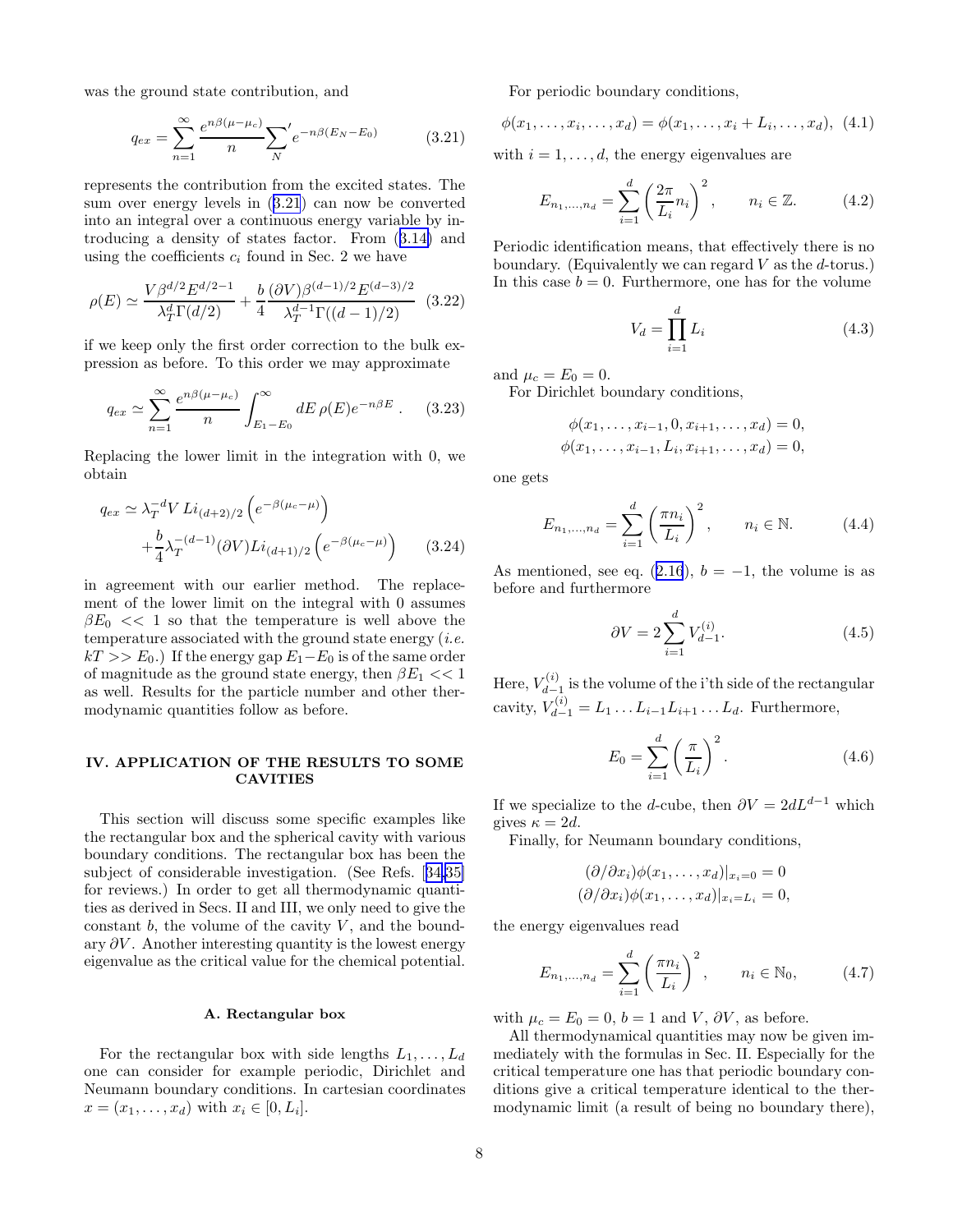<span id="page-8-0"></span>Dirichlet boundary conditions increase it and Neumann boundary conditions decrease it.

Looking at the distribution of the eigenvalues around the ground state of the system an intuitive explanation of this behaviour is possible. Let us assume for this equal compactification sides  $L_i$ . It is clear, the lower the density of eigenvalues near the ground state, the higher the transition temperature will be. Then the following might be stated. Neumann boundary conditions lead to the lowest condensation temperature because it has the smallest spacing between the ground state and the first excited level. This compensates the doubled number of eigenstates in the periodic case, the eigenvalues which are however four times higher. The difference between Neumann and Dirichlet boundary conditions is based on the same observation; in addition the degeneracy of the eigenvalues is the same for this two boundary conditions. The difference between periodic and Dirichlet boundary conditions is not obvious, however the results show, that the slightly smaller level spacing for Dirichlet boundary conditions is more than compensated by the doubling of the degeneracy for periodic boundary conditions.

#### B. Spherical cavities

For spherical cavities an explicit knowledge of the eigenvalues is not at hand and for that reason also a numerical treatment of the partition sum is not immediate. For this kind of examples our analytical approach is most useful.

It is convenient to introduce a spherical coordinate basis, with  $r = |x|$  and  $d - 1$  angles  $\Omega = (\theta_1, \dots, \theta_{d-2}, \varphi)$ . In these coordinates, a complete set of solutions of the Schrödinger equation together with one of the mentioned boundary conditions may be given in the form

$$
\phi_{l,m,n}(r,\Omega) = r^{1-\frac{d}{2}} J_{l+\frac{d-2}{2}} (\sqrt{2m} w_{l,n} r/\hbar) Y_{l+\frac{d}{2}}(\Omega), \tag{4.8}
$$

with  $J_{l+(d-2)/2}$  being Bessel functions and  $Y_{l+d/2}$  hy-persphericalharmonics [[36\]](#page-9-0). Here,  $E_{l,n} = w_{l,n}^2$  and the  $w_{l,n}$  (> 0) are determined through the boundary conditions by

$$
J_{l+\frac{d-2}{2}}(\sqrt{2m}w_{l,n}R/\hbar)=0, \eqno{(4.9)}
$$

for Dirichlet boundary conditions and

$$
0 = \frac{1 - d/2}{R} J_{l + \frac{d-2}{2}} (\sqrt{2m} w_{l,n} R/\hbar)
$$

$$
+ \frac{\sqrt{2m} w_{l,n}}{\hbar} J'_{l + \frac{d-2}{2}} (\sqrt{2m} w_{l,n} r/\hbar) |_{r = R}
$$

for Neumann boundary conditions. Although none of these eigenvalues is known explicitly, in order to obtain an approximation of all thermodynamic quantities, it is already enough to state the volume and the boundary volume of the spherical cavity,

$$
V = \frac{\pi^{d/2} R^d}{\Gamma(d/2 + 1)}, \, \partial V = \frac{2\pi^{d/2} R^{d-1}}{\Gamma(d/2)},\tag{4.10}
$$

and to apply the results of the previous sections.

### V. DISCUSSION AND CONCLUSIONS

We have described two methods for treating the ideal Bose gas using the grand canonical ensemble in a general cavity. The first method, described in Sec. II, treats the partition function as a sum over the discrete energy levels by making use of the Mellin-Barnes integral representation for the exponential function. The second method shows how to obtain an adequate density of states factor so that the sum over discrete energy levels can be replaced with an integral. Both methods make use of the so-called heat-kernel coefficients for the Schrödinger operator, and equivalence between the two methods is shown in quite a general setting.

Our analysis shows clearly the way in which the geometry of the cavity enters in all thermodynamic properties. In the limit considered, namely  $\xi = L/\lambda_T \gg 1$ , the leading correction to the bulk limit term  $\xi^d$  enters via the property  $\kappa = (\partial V)/V^{(d-1)/d}$ . Thus the leading order correction is completely described by the volume and area of the cavity, with all finer details washed out for  $\xi \gg 1$ . Finer detail would be present in the next to subleading order in terms of the extrinsic curvature of the boundary. (The extrinsic curvature describes how the normal vector to the boundary varies when moving along the boundary.)

These ideas are as well applicable to the canonical ensemble. Furthermore, due to the connections between the microcanonical and the grand canonical approach stated recently in [\[37–39](#page-9-0)] it seems possible to develop this approach also for the microcanonical ensemble.

### ACKNOWLEDGMENTS

This investigation has been partly supported by the DFG under contract number BO1112/4-2.

- [1] S. N. Bose, Z. Phys. 26, 178 (1924).
- [2] A. Einstein, S. B. Preus. Akad. Wiss. 22, 261 (1924).
- [3] F. London, Phys. Rev. 54, 947 (1938).
- [4] J. M. Blatt and K. W. Boer, Phys. Rev. **126**, 1621 (1962).
- [5] S. A. Moskalenko, Sov. Phys. Solid State 4, 199 (1962).
- [6] L. L. Chase, N. Peyghambarian, G. Grynberg, and A. Mysyrowicz, Phys. Rev. Lett. 42, 1231 (1979); N. Peyghambarian, L. L. Chase, and A. Mysyrowicz, Phys. Rev. B 27, 2325 (1983); M. Hasuo et al., Phys.